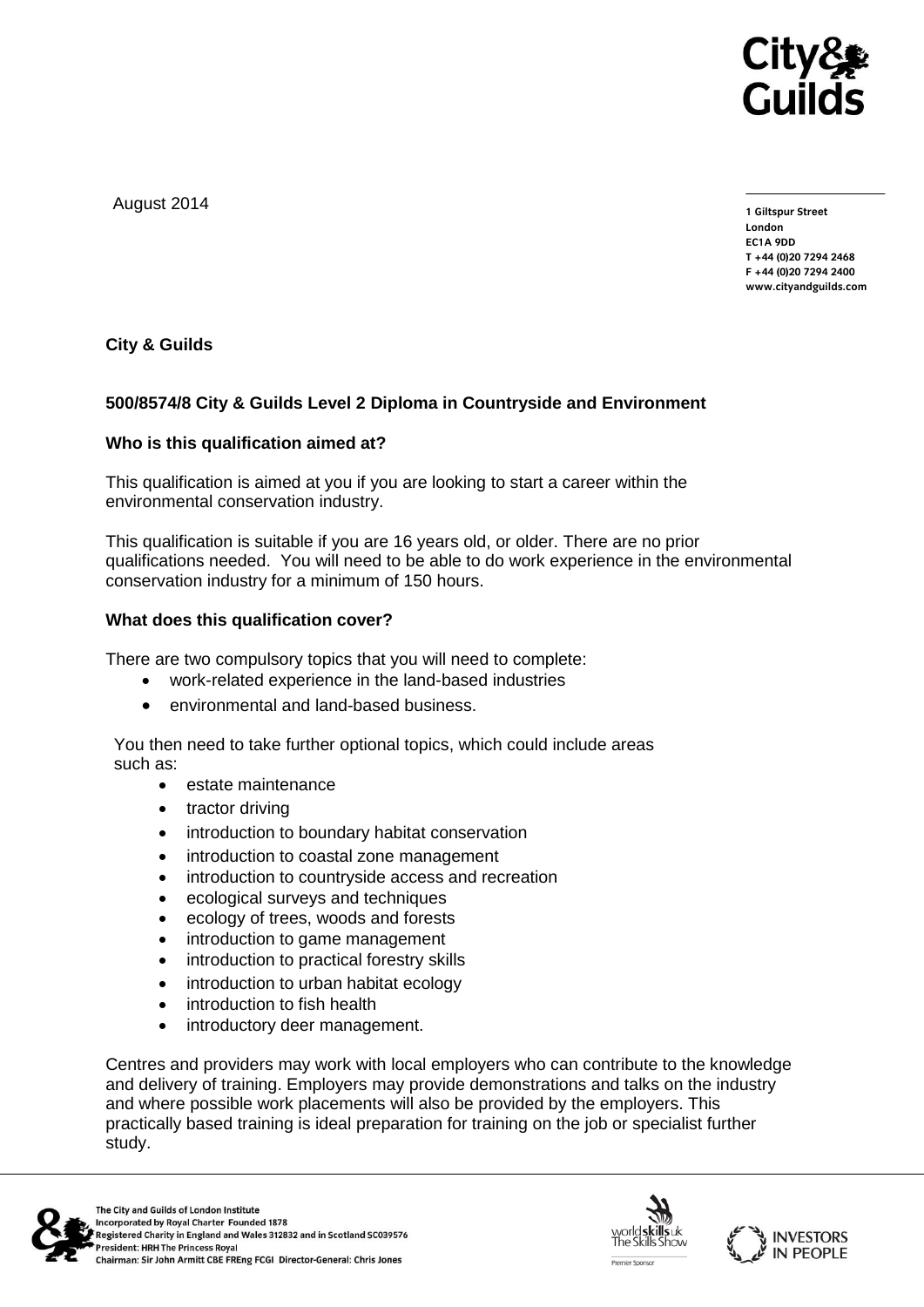

## *Will the qualification lead to employment, and if so, in which job role and at what level?*

The qualification could lead to employment opportunities in the following types of businesses:

- wildlife trust
- estate
- environmental agency/organisation
- environmental body.

You could get a job working as a:

- estate worker
- ranger
- conservation worker
- community officer
- education officer.

## **Will the qualification lead to further learning?**

You could progress to other qualifications in Countryside Management at Level 3, or to the Level 3 Diploma in Work-based Environmental Conservation (which could be taken alone or as part of an Apprenticeship).

## *If there are larger and/or smaller versions of this qualification or it is available at different skills levels, why should a student take this particular one?*

City & Guilds offers two sizes of qualification in Countryside and Environment: Extended Certificate and Diploma. You are likely to take the Extended Certificate if you want an introductory qualification to develop some of the basic skills and knowledge required by employers in the environmental conservation industry. The Extended Certificate is likely to be taken alongside other programmes such as GCSEs or AS Levels over a one-year course of study. You are likely to take the Diploma if you want to specialise, to develop more of the skills and knowledge required by employers in the environmental conservation industry. The Diploma is likely to be taken as part of a full-time one year programme of study, or alongside other qualifications such as AS or A Levels over a longer period of time.

## **WHO SUPPORTS THIS QUALIFICATION?**

This qualification is supported by:

RE Archer (Farms) Ltd Upper Booth Farm (part of registered company SE Halliwell Ltd) Staffordshire Wildlife Trust Cumbria Wildlife Trust Warwickshire Wildlife Trust Wiltshire Wildlife Trust.